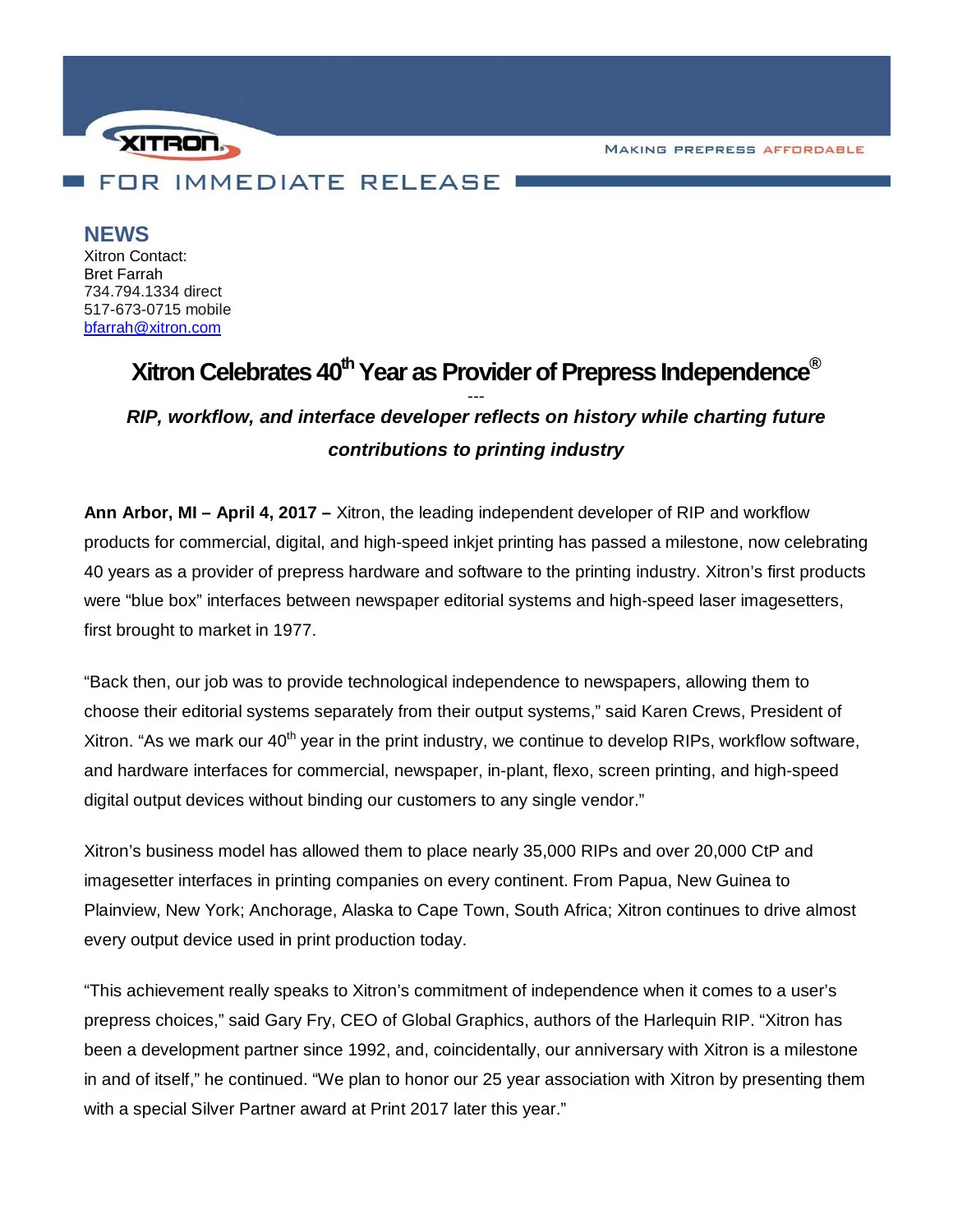In advance of Print's return to Chicago this September, several new products that build on Xitron's commercial catalog are slated for release. Included in the line-up are Raster Blaster 4.0, which is an intelligent TIFF catcher for all supported CTP devices;  $B^3$ , a new network-based interface that doesn't require a computer platform; and a very economical USB/SCSI interface for legacy Fujifilm platesetters that (until now) could not be upgraded beyond Windows XP operating systems.

An upgrade to Xitron's Adobe PDF Print Engine (APPE)-based Sierra workflow is also planned, in cooperation with their Adobe development partner, FFEI, Ltd. "Xitron and FFEI have a relationship that began in 1999 with the Xenith workflow," said Andy Cook, Managing Director of FFEI. "We've continued to work together through the introduction of Sierra using the Mercury RIP architecture introduced in APPE 3, with which Xitron has significantly impacted the high-end workflow market in the US."

While continuing their successful approach of delivering alternative RIP and interface strategies to the commercial market, recent innovation in print technology has required Ms. Crews to keep one eye focused beyond traditional printing. This has fostered the development of color matching workflow software designed specifically for the needs of high-speed inkjet press manufacturers around the world.

"Staying relevant in a market whose technology moves as quickly as ours is not easy," said Len Lauer, President and CEO of Xitron's inkjet technology partner Memjet. "And yet, here they are, developing remarkable color RIP and workflow software for over half of Memjet's OEMs. We're looking forward to sustained expansion of this market with Xitron."

"This is a very exciting time for Xitron and I have to thank our worldwide dealer organization and OEM customers for their contributions." said Crews. "While being firmly entrenched in the traditional print landscape, we also have clear vision of the technological future of our products. Forty years of development have provided us with an excellent foundation to move forward with this industry."

Driving CTP devices from Agfa, ECRM, Creo, Kodak, Presstek, Heidelberg, Fuji, and Screen, Xitron helps customers who want to maximize their investments by extending the life of their prepress systems. More information is available at [www.xitron.com.](http://www.xitron.com/)

-30-

## **About Xitron**

Xitron develops advanced workflow systems and interfaces to drive the prepress industry's most popular new, and legacy output devices, prolonging our customers' investments. In addition, Xitron's Navigator RIP, Raster Blaster TIFF Catcher, and Sierra Workflow are recognized as prepress standards. Built around the Harlequin RIP core technology from Global Graphics and the Adobe PDF Print Engine from Adobe Systems and FFEI, Xitron engineers continue to develop software for the graphic